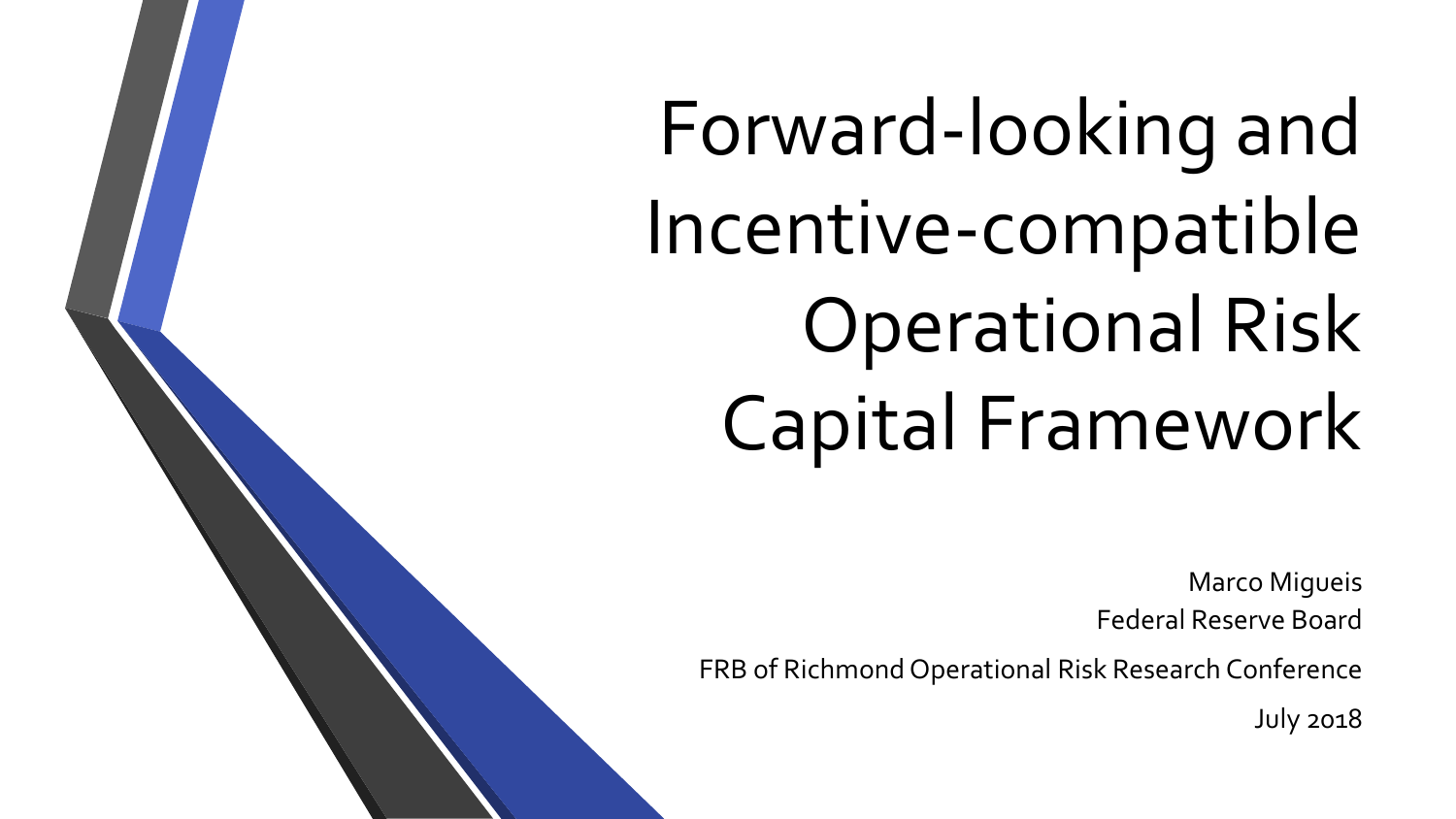#### Disclaimer

The views expressed in this presentation are mine and are not official views of the Federal Reserve Board or the Federal Reserve System.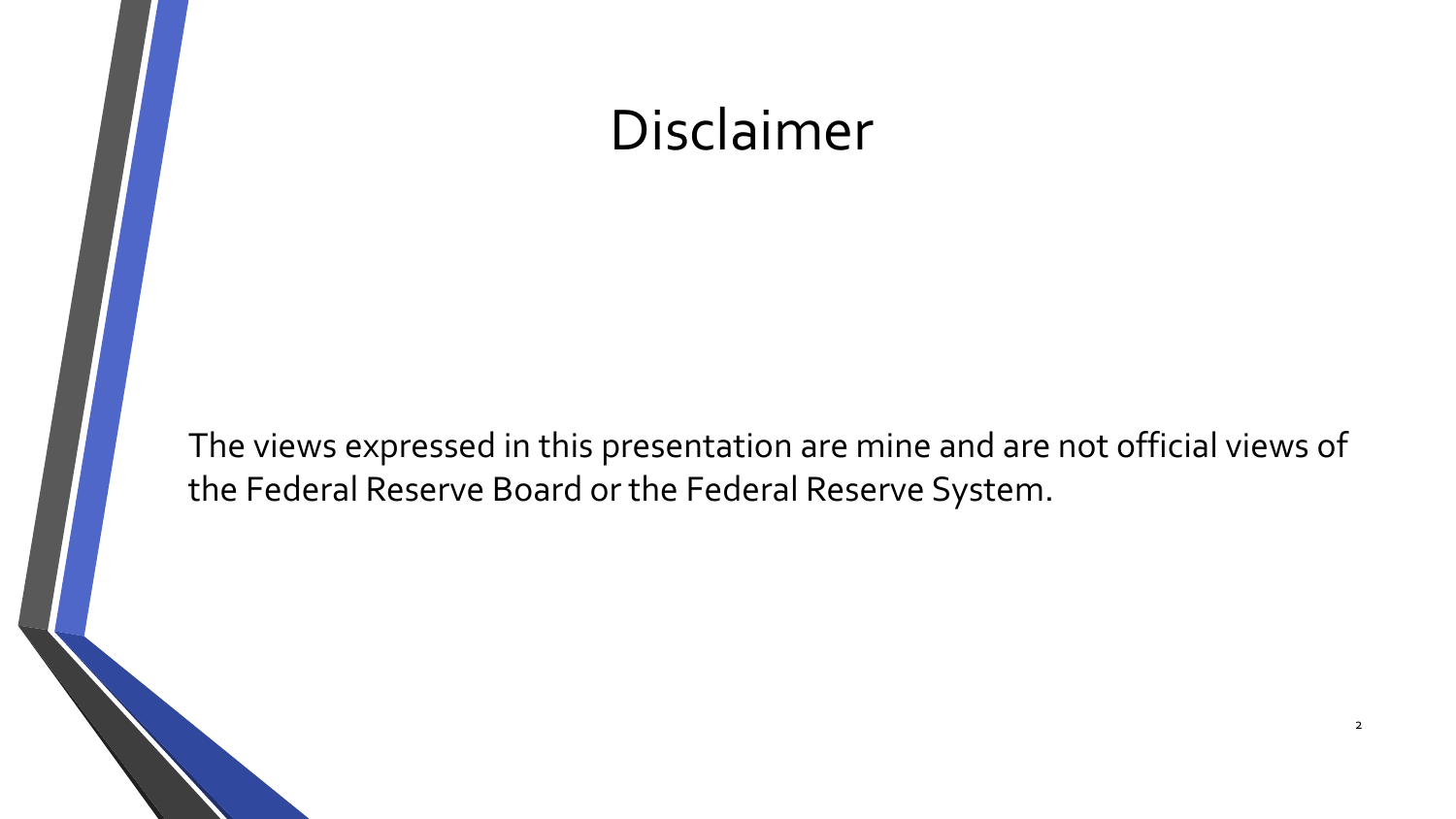## Operational Risk Capital Framework

- Advanced Measurement Approach (AMA) still in effect for large, internationally active US banks
- In December 2017, the BCBS revised the operational risk capital framework introducing a new standardized approach (NSA)

 $NSA Capital = f(IncomeStatement, Average PastLoss)$ 

• H.R. 4296 would require the operational risk capital framework to be based on "current" risks, be forward-looking, and allow for operational risk mitigants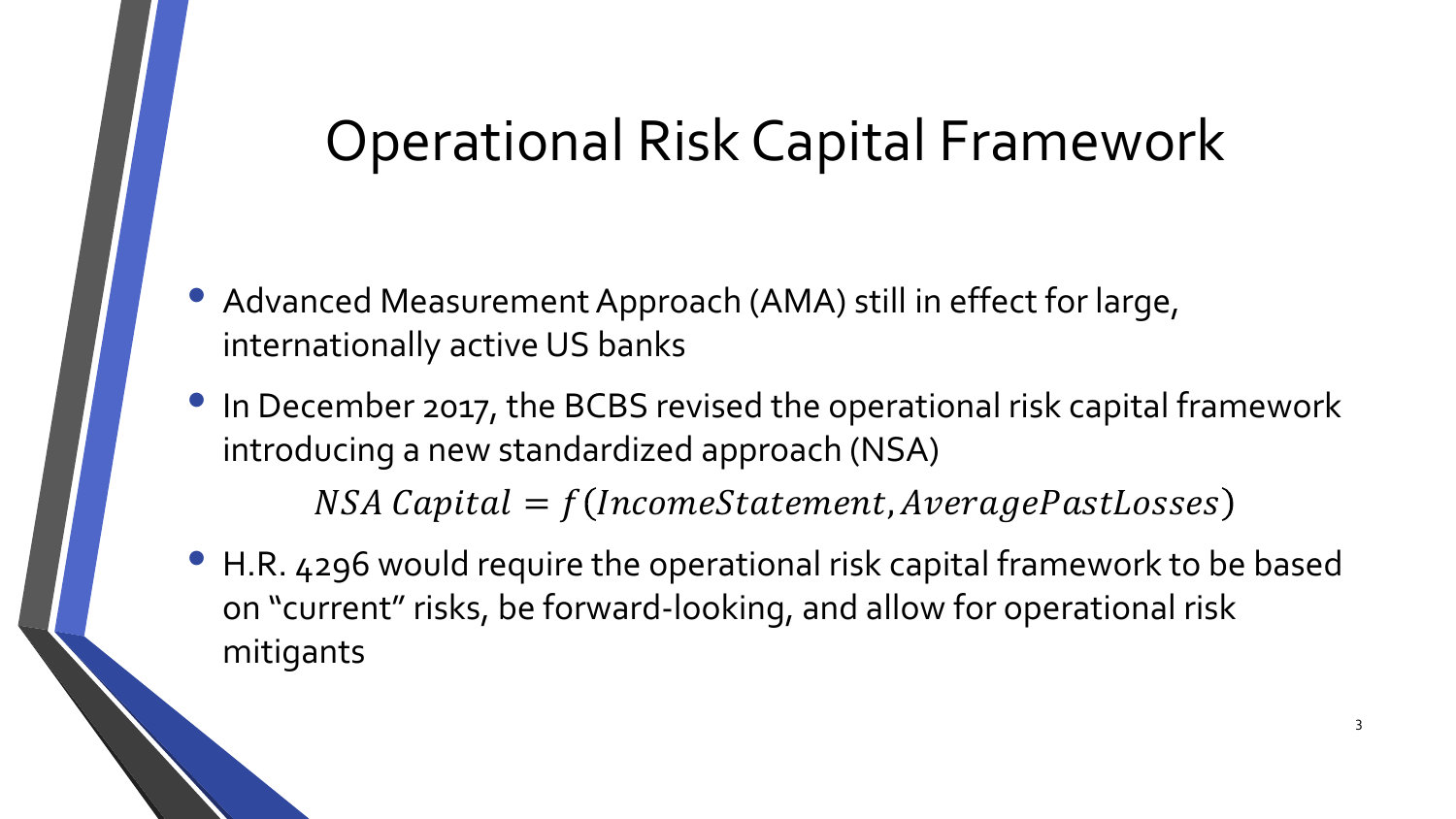## Criticisms of AMA and NSA

#### • AMA

- Gameable
- 99.9<sup>th</sup> percentile estimates have large uncertainty
- Unclear whether risk sensitive
- Lacks comparability across banks and jurisdictions
- Burdensome for banks and regulators
- Limited usefulness for risk management
- NSA
	- Lacks risk sensitivity
	- No forward-looking view
	- Not useful for risk management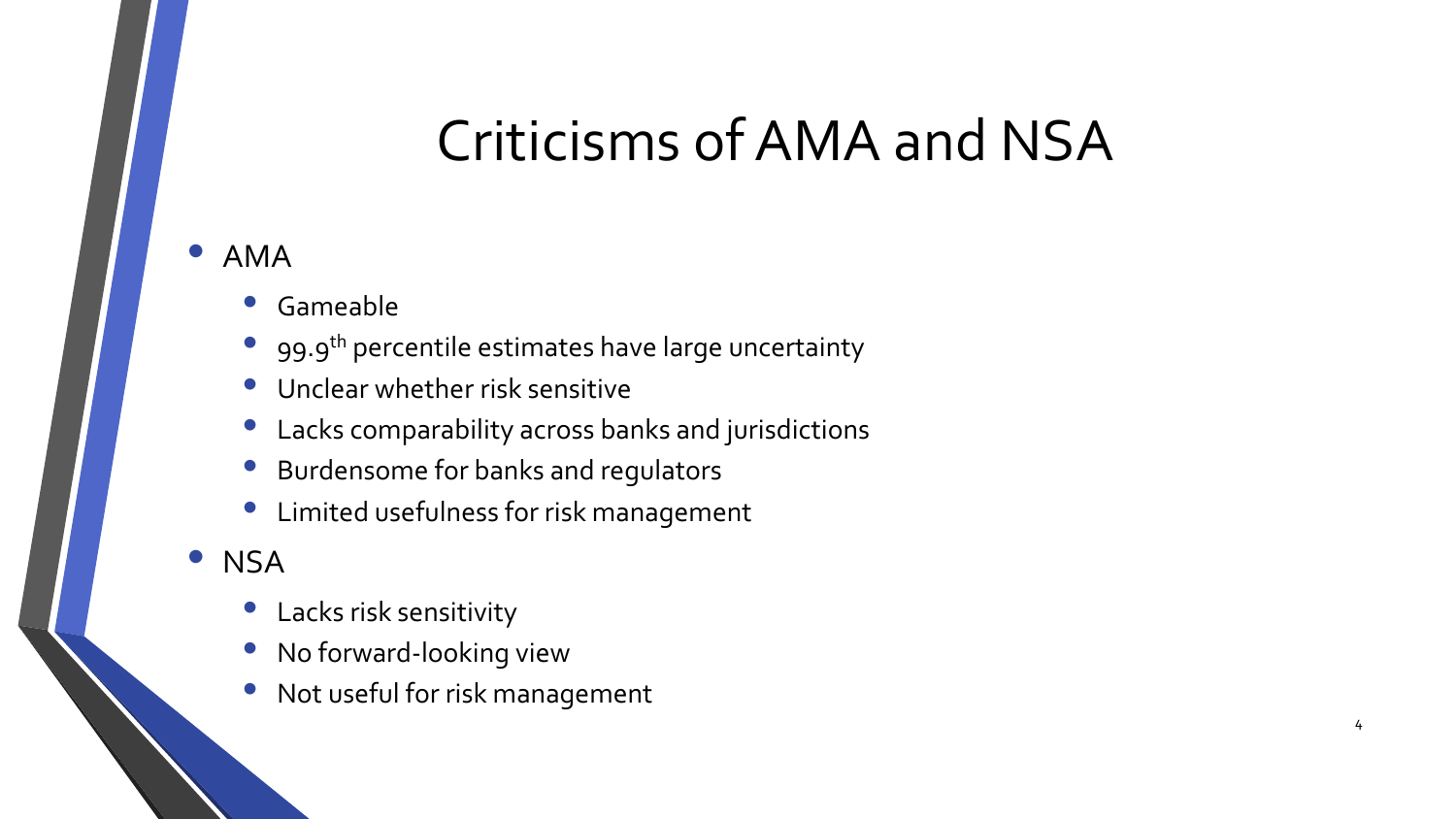#### Improving the Framework - Incentive Compatibility

- Incentive compatibility in this context means banks having the incentive to reveal their best estimates of future losses
- The AMA is not incentive compatible
	- To maximize ROE, banks have incentives to underestimate exposure (and thus capital)
	- AMA does not include mechanisms to automatically penalize underestimation
- Market risk capital framework penalizes underestimation of exposure through back-testing requirements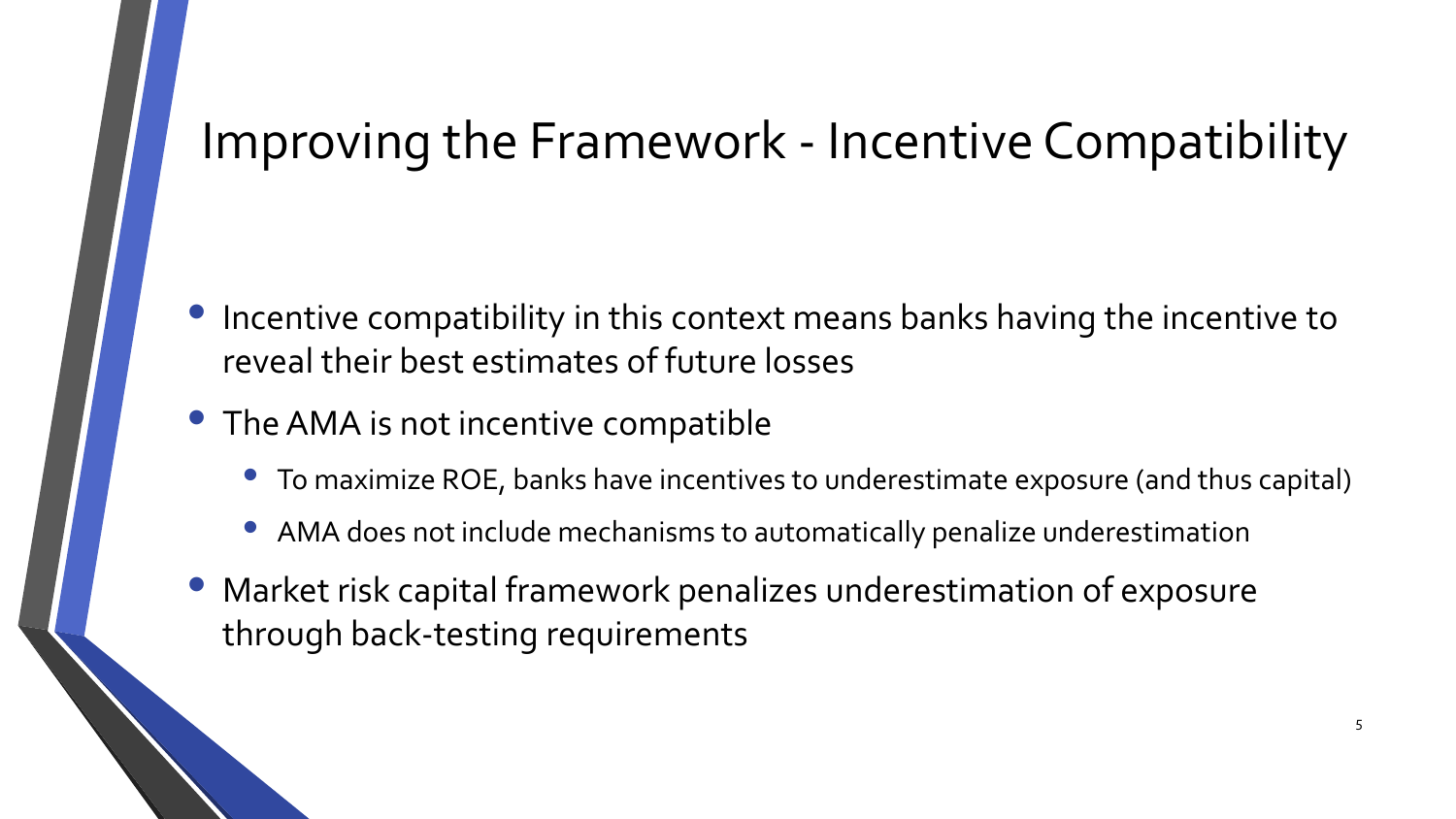#### Incentive Compatibility (1/3)

• Gneiting and Raftery (2007) showed that the function S can be used to provide incentive for estimation of any quantile  $\alpha$  (under risk neutrality)  $S(r; x) = \alpha \cdot s(r) + [s(x) - s(r)] \cdot 1\{x \le r\} + h(x)$ 

where x is an observation of the variable of interest, r is the quantile estimate, s is a non-decreasing function, and h is an arbitrary function.

• S can be multiplied by -1 to turn it into a minimization problem (in this case, it will be a capital minimization problem)

 $f(r; x) = -\alpha s(r) + [s(r) - s(x)] \cdot 1\{x \leq r\} - h(x)$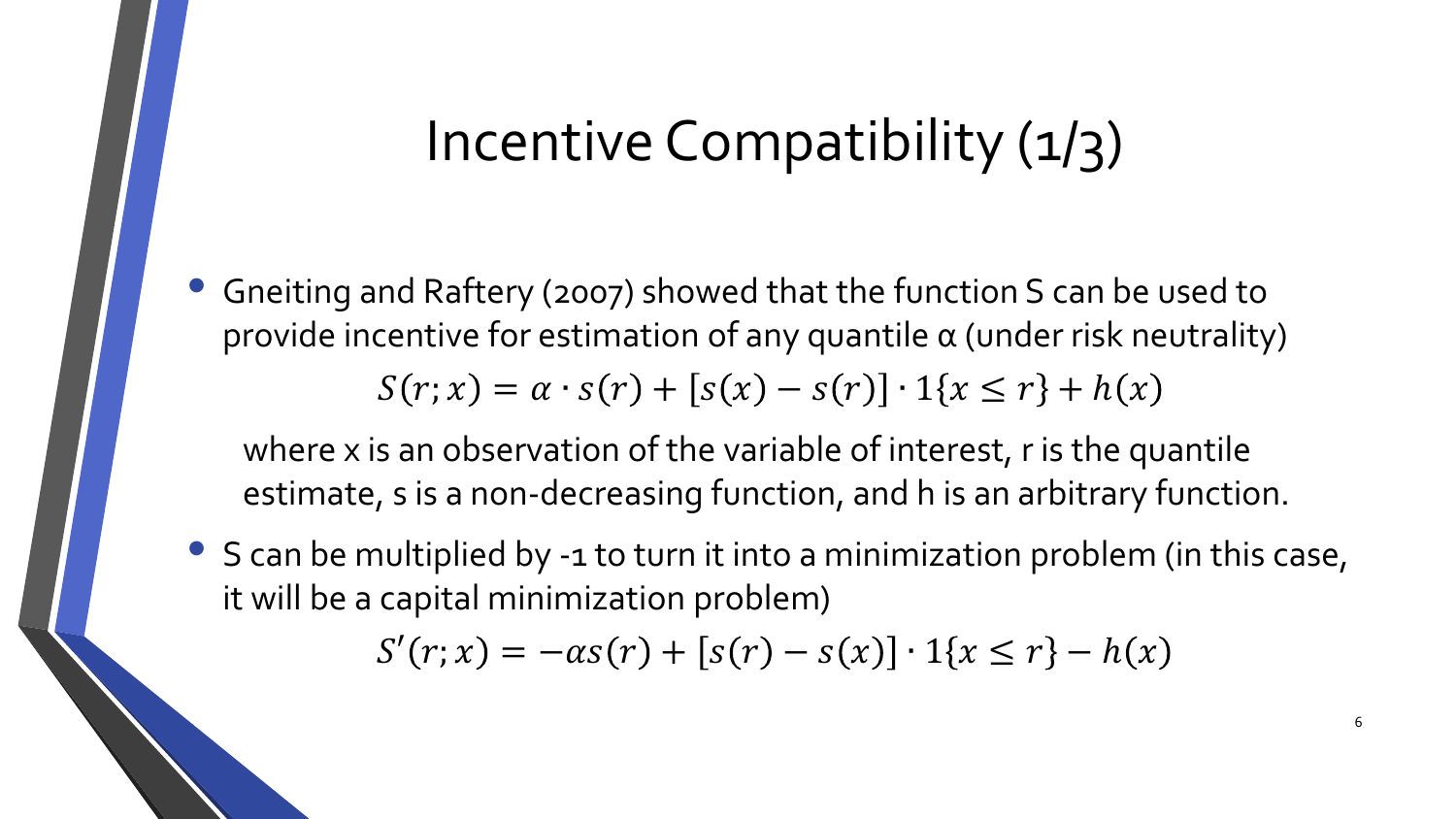#### Incentive Compatibility (2/3)

- If s is assumed to be the identity function, S' can be re-written as follows  $f(r; x) = (1 - \alpha)r + Max\{-x, -r\} - h(x)$
- If we want to break the capital requirement (S') into a requirement at time t (corresponding to the quantile estimate) and a requirement in future periods, this can be accomplished by multiplying the expression by  $\frac{1}{1-\alpha}$ ) (assuming no time discounting)

$$
S''(r; x) = r + \frac{Max\{-x, -r\} - h(x)}{(1 - \alpha)}
$$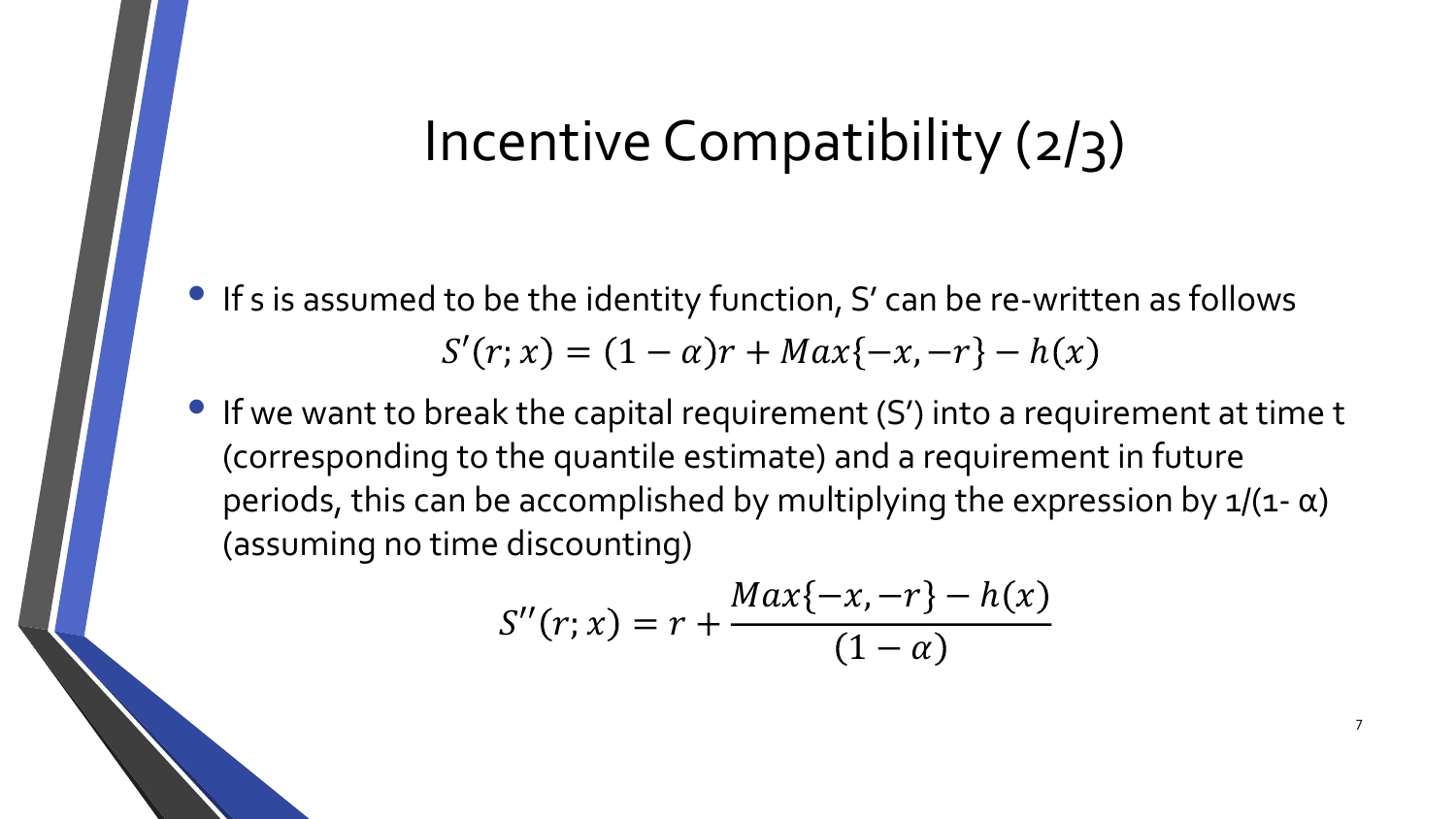#### Incentive Compatibility (3/3)

• If h was set to zero, the formula providing incentive compatibility would lead to capital decreases in future years. But if h is set to –x, S'' becomes

$$
S''^{(r;x)} = r + \frac{Max\{x - r, 0\}}{(1 - \alpha)}
$$

• Regulators may wish to increase conservatism by scaling requirements instead of increasing the estimation quantile (as is done in market risk). This can be done by scaling the whole expression

$$
S'''(r; x) = \beta r + \beta \frac{Max\{x - r, 0\}}{(1 - \alpha)}
$$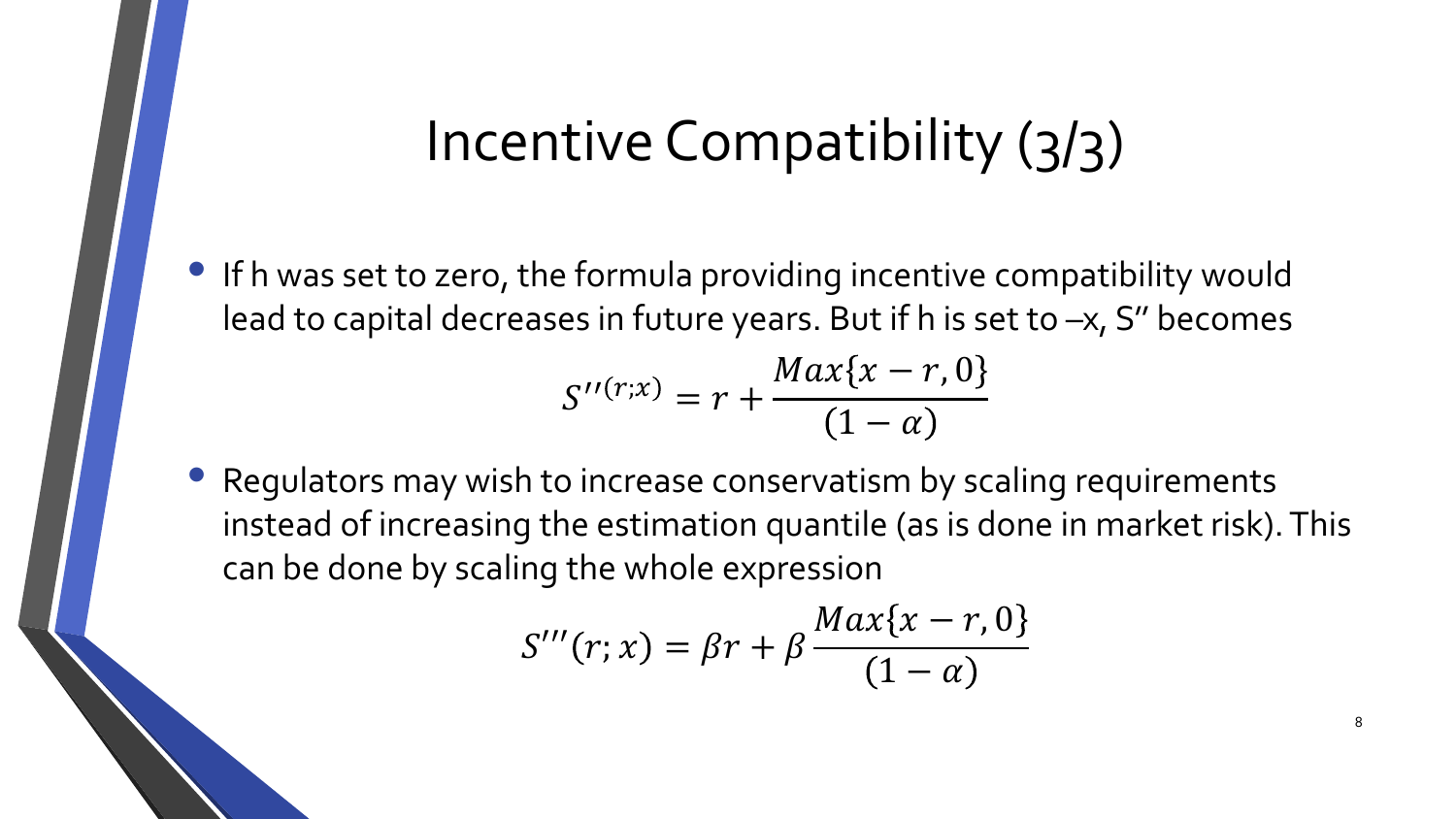#### Example Framework (1/4)

- Assume  $\alpha$  = 95% and  $\beta$ =2. Capital requirements could be given by:  $OpRiskCapital\_Option1_t = 2Q^{95}(t|t-1) + 40Max{Loss_{t-1}} - Q^{95}(t-1|t-2), 0$
- Assume that the annual operational losses of a bank are distributed according to a lognormal(20,1).

| <b>Statistics of Total Annual Loss Distribution given by</b><br>Lognormal(20,1) |            |                                |                                    |  |  |
|---------------------------------------------------------------------------------|------------|--------------------------------|------------------------------------|--|--|
| Average                                                                         | Median     | 95 <sup>th</sup><br>Percentile | $99.9$ <sup>th</sup><br>Percentile |  |  |
| \$800Mln                                                                        | $$485$ Mln | $$2,513$ Mln                   | $$10,665$ Mln                      |  |  |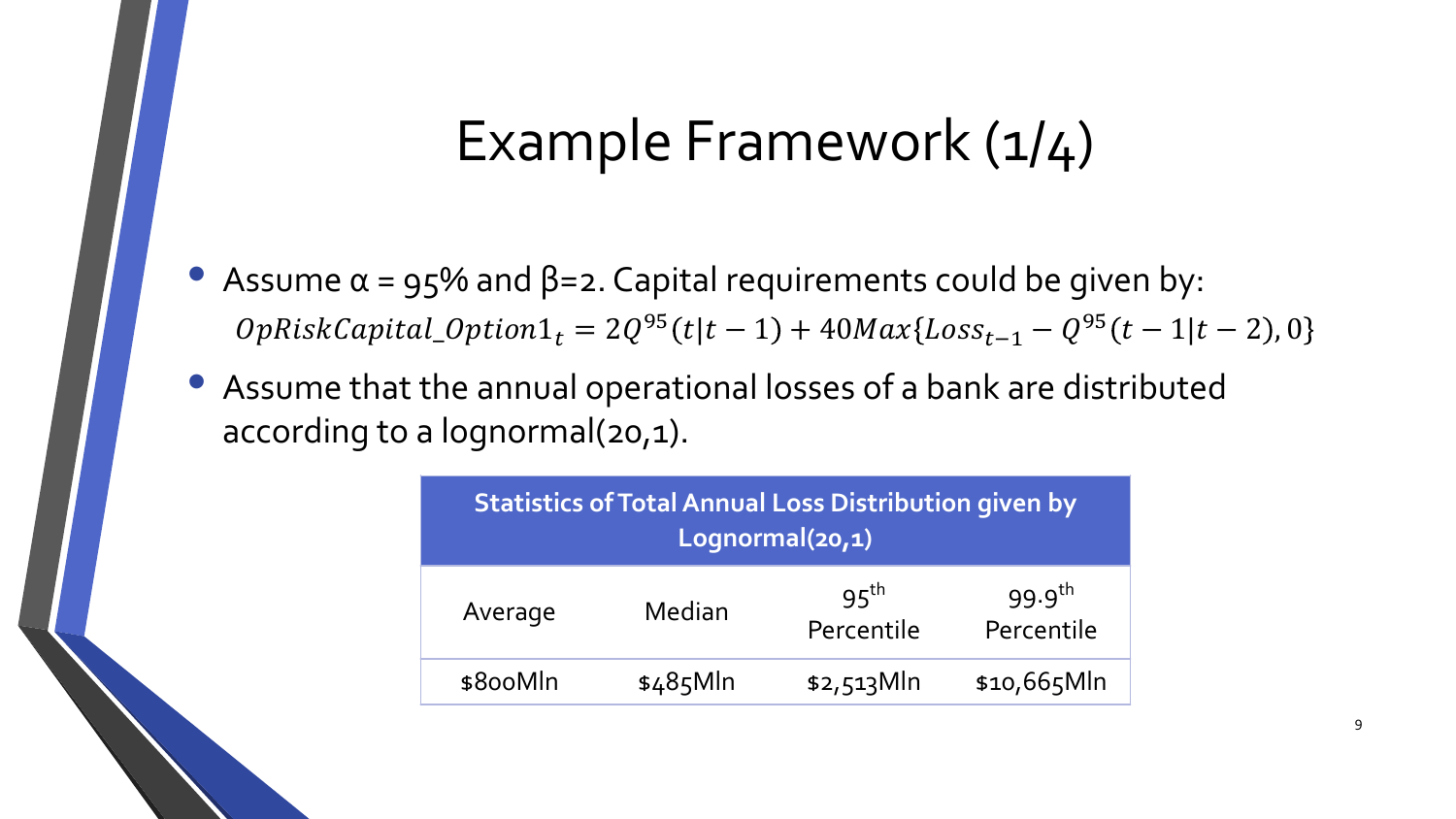## Example Framework (2/4)

• Assuming the bank estimates the quantile accurately, the distribution of capital requirements under Option 1 has the following statistics

| <b>Statistics of Capital Requirements (Option 1)</b> |              |               |              |  |  |
|------------------------------------------------------|--------------|---------------|--------------|--|--|
| Median & $95^{th}$                                   |              | Standard      | $qq^{th}$    |  |  |
| Percentile                                           | Average      | Deviation     | Percentile   |  |  |
| $$5,027$ Mln                                         | $$8,315$ Mln | $$24,672$ Mln | \$103,480Mln |  |  |

Capital would suffer from meaningful volatility in the 5% of years where losses are above the  $95<sup>th</sup>$  quantile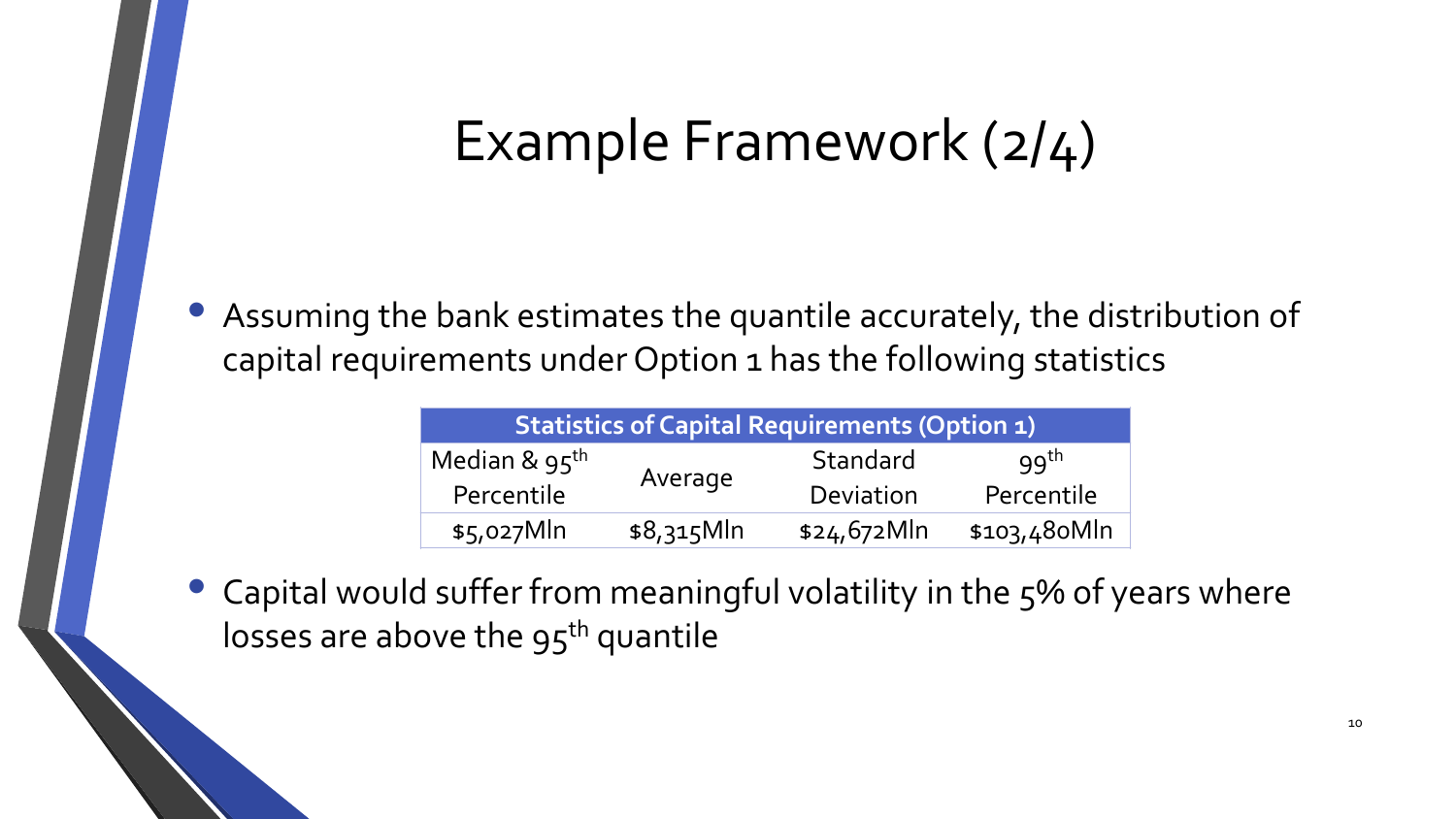#### Example Framework (3/4)

• Incentive-compatibility can be achieved while spreading out the penalization over more years and limiting its size.

 $OpRiskCapital\_Option2_t = 2Q^{95}(t|t-1) + Penalty_{t-1}$ 

Where:  $Penalty_t = min{Exceedencestock_t, 2AvgLoss_t + Penalty_{t-1}, 12AvgLoss_t}$  $Exceedences to  $ck_t$$ 

 $= Exceedence Stock_{t-1} - Penalty_{t-1} + 40 Max{Loss_t - Q^{95}(t|t-1), 0}$ 

$$
AvgLoss_t = \frac{\sum_{i=0}^{9} Loss_{t-i}}{10}
$$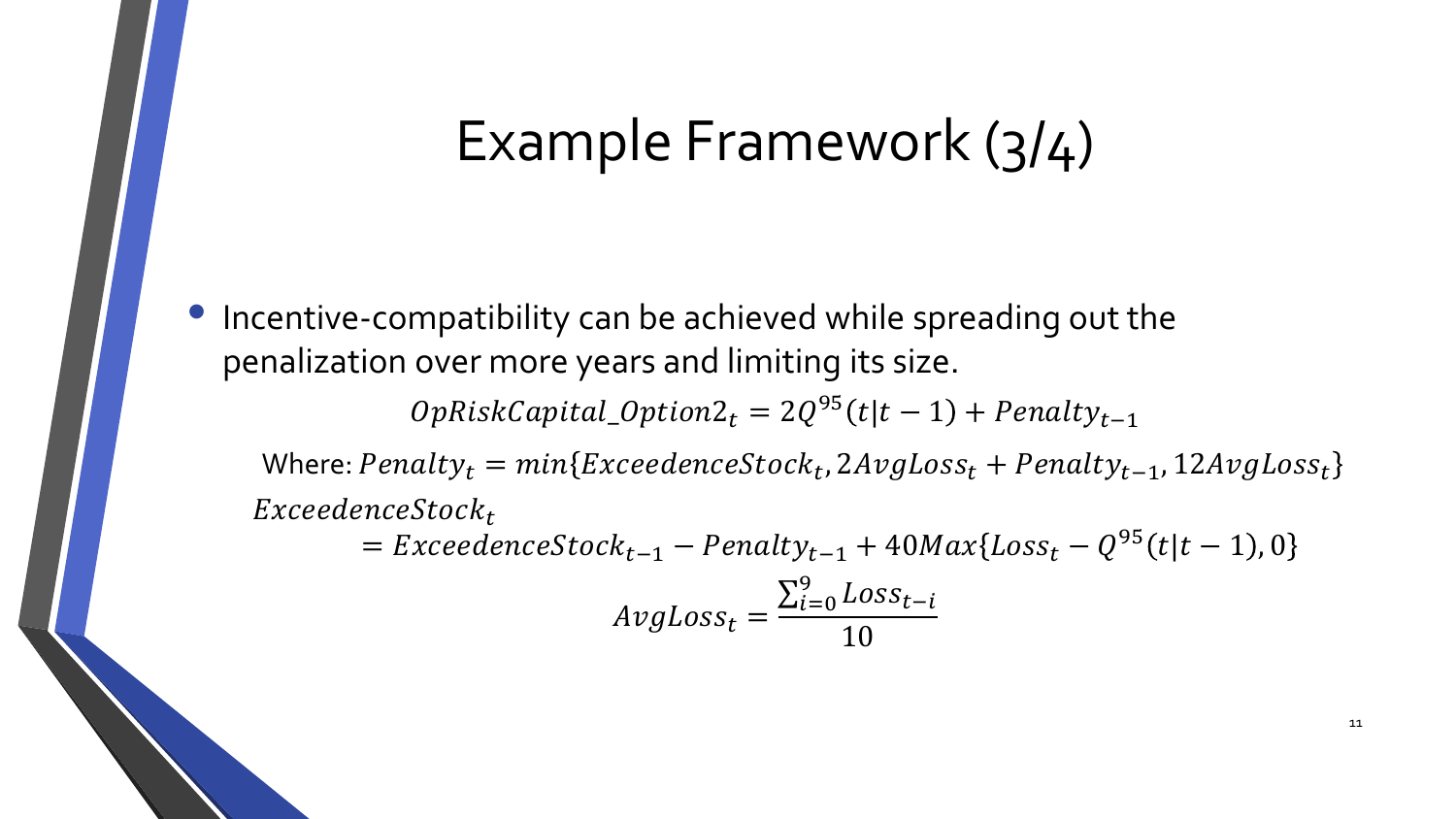### Example Framework (4/4)

• Under Option 2, the distribution of capital requirements would have the following statistics (and be much less volatile)

| <b>Statistics of Capital Requirements (Option 2)</b> |              |              |                  |  |  |
|------------------------------------------------------|--------------|--------------|------------------|--|--|
| Median                                               | Average      | Standard     | 99 <sup>th</sup> |  |  |
|                                                      |              | Deviation    | Percentile       |  |  |
| $$5,027$ Mln                                         | $$8,315$ Mln | $$5,477$ Mln | $$26,231$ Mln    |  |  |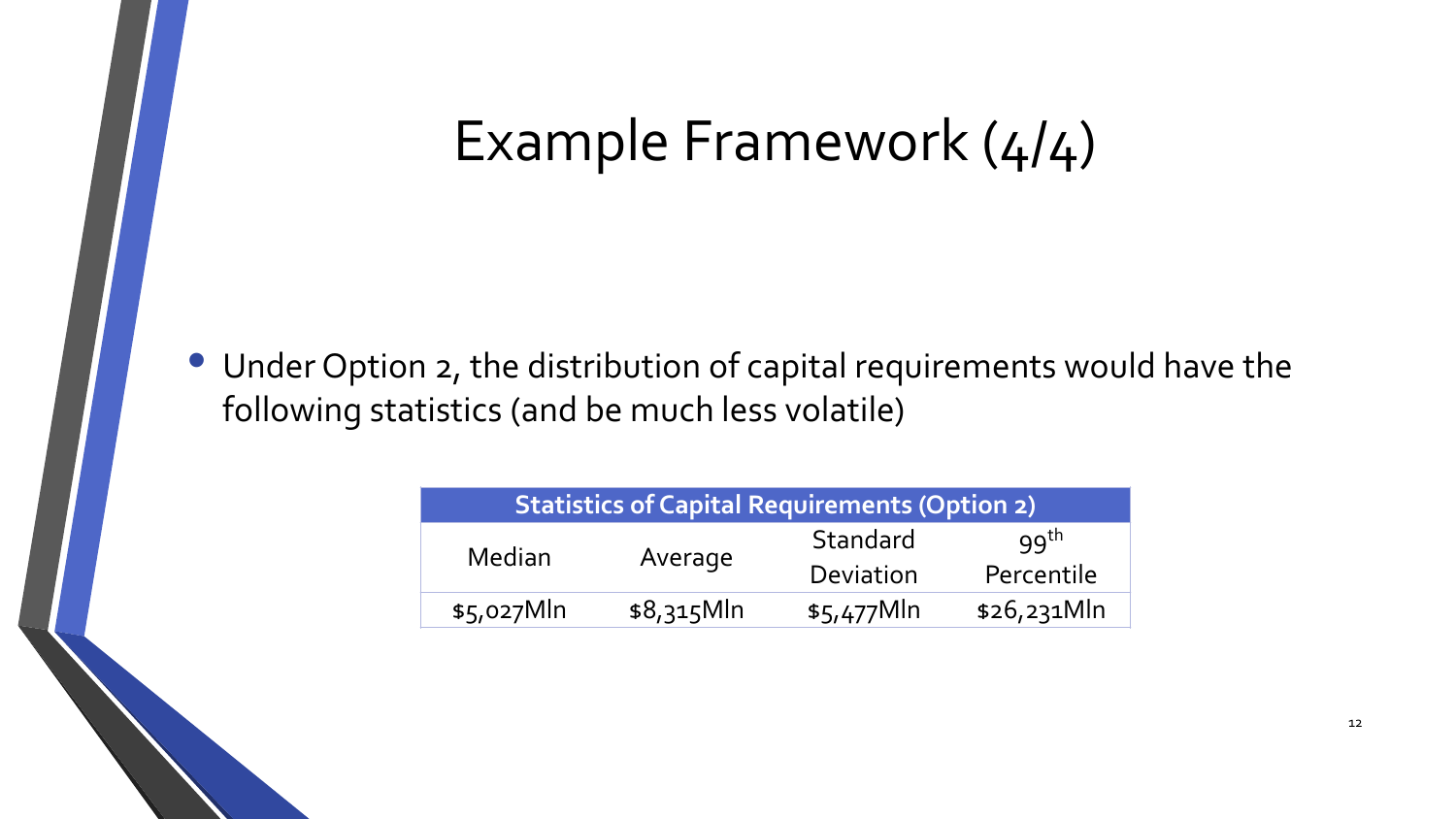## Additional considerations

- Banks could reduce potential capital volatility further by overestimating the regulatory quantile
- Losses used on date of accounting to allow apples to apples comparisons with quantile estimates
- Predictable large losses (e.g., certain legal losses) should not lead to exceedances of the 95<sup>th</sup> percentile estimate because they should be included in estimate
- To comply with Basel III, capital would need to floored by the NSA, but the version of the NSA with no losses could be used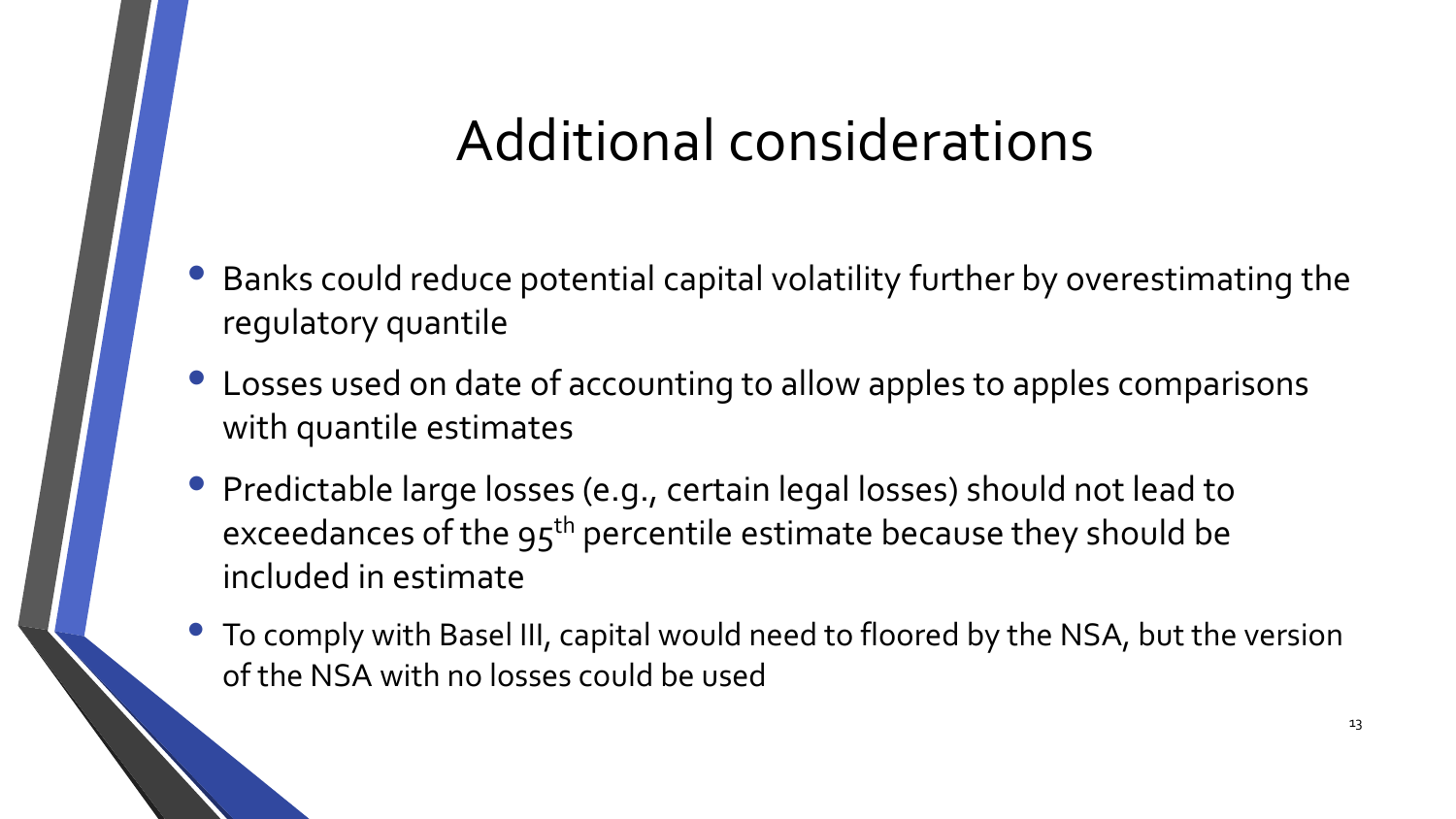# Advantages of this approach

- Forward-looking
- Modeling flexibility
- Risk sensitive
- Not gameable
- Should be useful for risk management